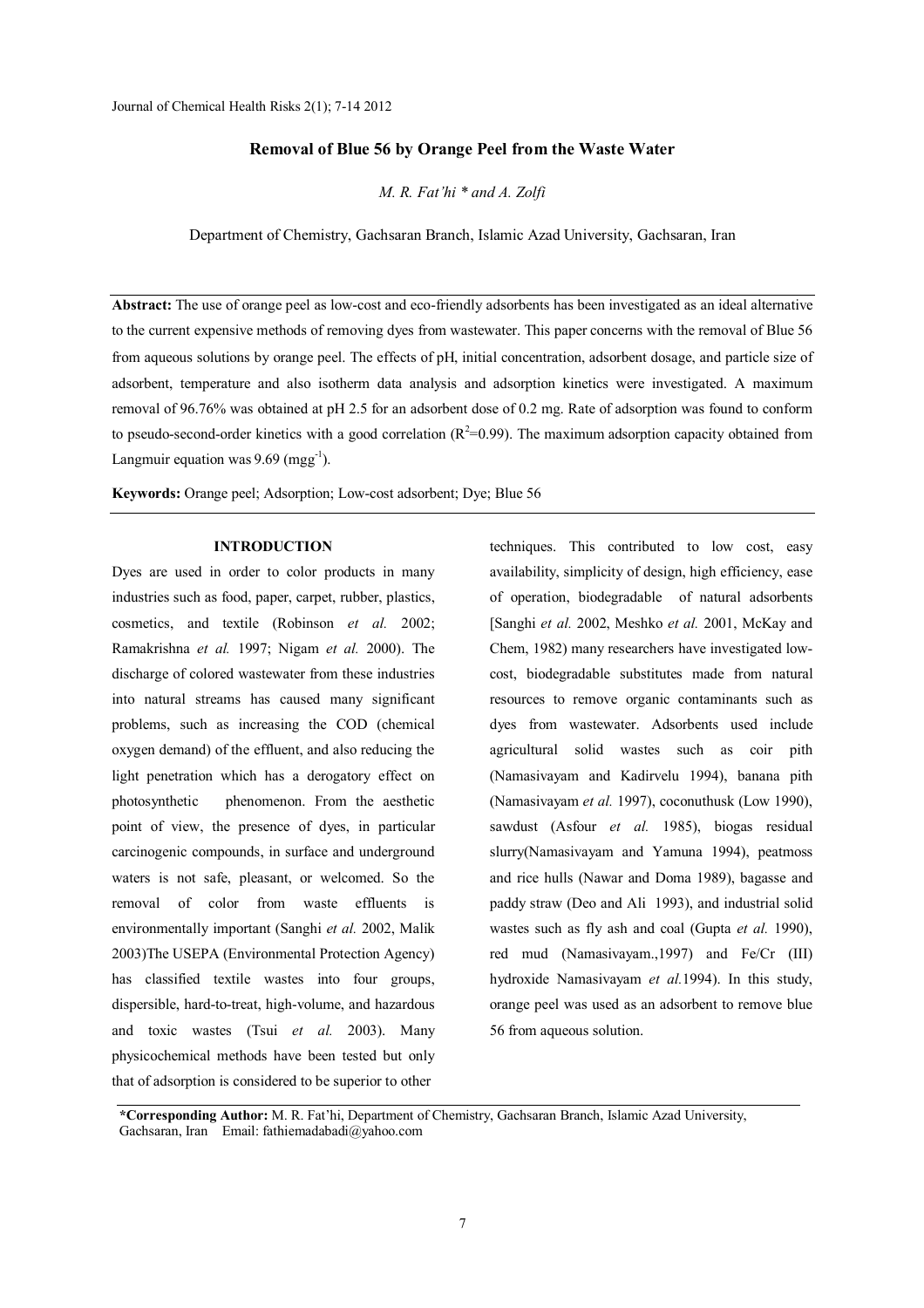### **MATERIALS AND METHODS**

#### *Chemicals and materials*

Waste orange peel was obtained from a fruit stall, and changed into small pieces. The peels were first washed to remove the adhering dirt and then were dried, crushed, and sieved. They were dried at room temperature (25°C) for 36 h. After drying sieved and powdered, the powdered orange peel was sieved for particles of 40, 60 and 100 mesh sizes and used as an adsorbent. The dye which was used in this study was Blue56 .The dyes with Molecular nFormola $C_{40}H_{35}N_3O_3S$ , Molecular weight 637.7892 [g/mol], and  $\lambda$ max=603(nm) were purchased from Isfahan loom company. Chemical structures of these dyes were showed in Fig. 2. Other chemicals were Analar grade from Merck. The pH of the solutions was adjusted by adding proper amounts of 0.1 M HCL and 0.1M NaOH. UV–VIS spectrophotometer model-160A SHIMADZU was used to measurement of absorption aqueous solutions.



Fig.1: spectrum of BLUE 56



Fig. 2. Chemical structure of Blue 56. Chemical name of BLUE 56dye:2-Methyl-4-((4-((4-((3-tolyl) amino) phenyl)(4-(3 tolylimino)2,5-cyclohexadien-1-ylidene) methyl) phenyl) amino) benzenesulphonic acid.

## *Adsorption procedure*

An aliquot of dye solution was passed through a mini column containing powdered orange peel (mesh=100). The absorbance of Blue 56 was measured spectrophotometrically at  $\lambda$ max (603 nm) before and after passing of Blue 56 through the column. The used column was a funnel with following dimensions; inside diameter=7mm, height =5-6cm. Finally, per cent removal of Blue  $56$  ( $\mathbb{R}\%$ ) was calculated using the equation (2.1)

$$
(R\%) = \frac{(\underline{A_0} - \underline{A}) \times 100}{A_0} \tag{2.1}
$$

Where,  $A_0$  is the initial absorbance and A is the final absorbance.

### **RESULTS AND DISCUSSION**S

## *The effect of pH*

The effect of pH was studied by varying the initial pH of dye solution and keeping the other process parameters as constant. Experiments were carried out at different pH (PH 2-10) for different dye concentration  $(60, 70, 80 \text{ mg/l})$  and constant orange peel dosage of 0.2 g. The effect of pH on the adsorption of Blue 56 dye by orange peel is shown in Fig. 3. The maximum dye adsorption obtained 96.76% at pH 2.5 orange peel is composed of various functional groups, such as amino and carboxyl, which could also be affected by the pH of solutions. Therefore, the electrostatic attraction, as well as the organic properties and structure of dye molecules and orange peel, could play a very important role in dye adsorption on orange peel. Electrostatic attraction exists between the positively charged surface of the adsorbent and the anionic dye.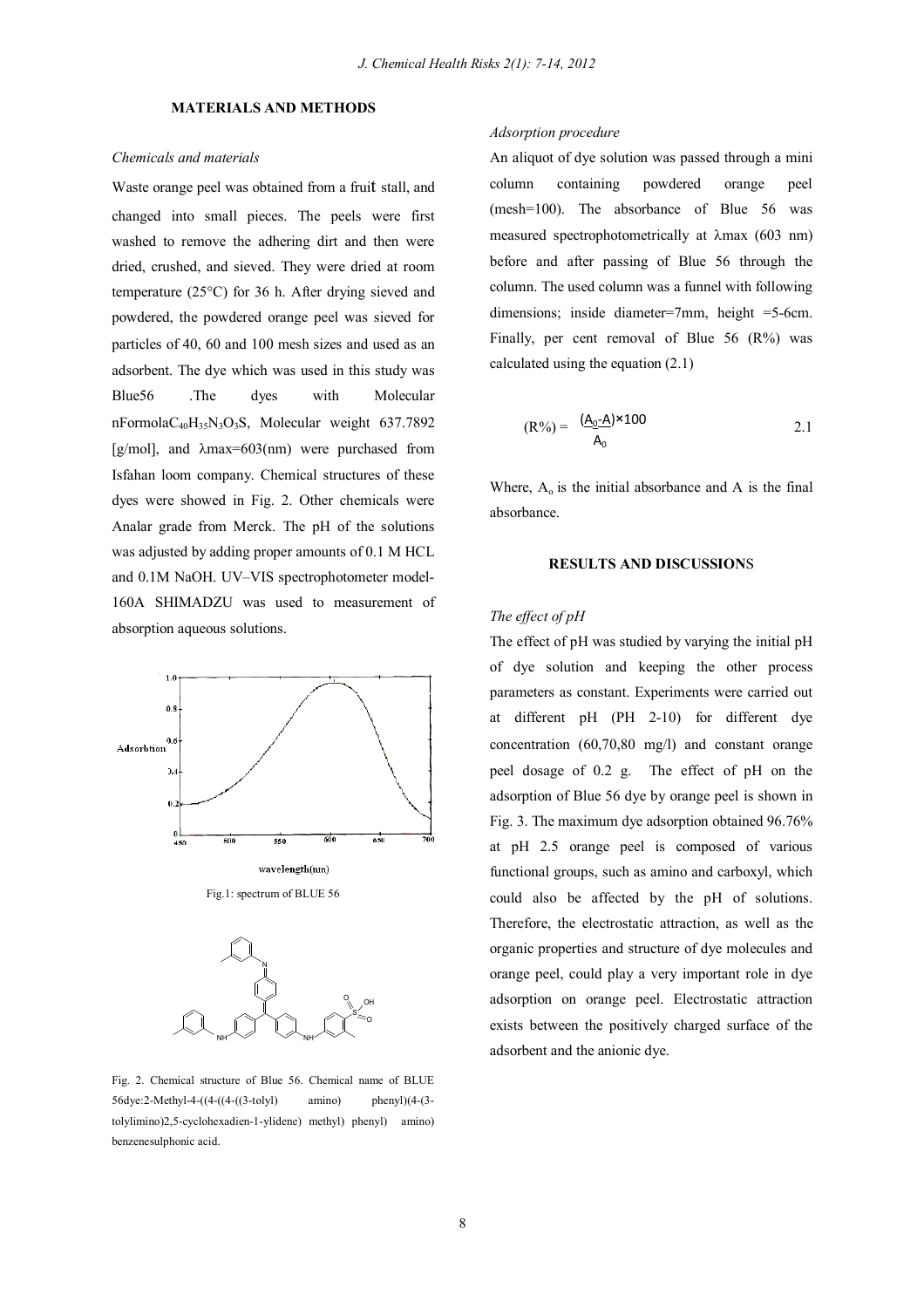

Fig. 3. Effect of pH dye concentration (60, 70, 80) mg/l, mesh=60, adsorbent dosage=0.2gr

## *The effect of initial concentration of dye*

The effect of dye concentration was studied by keeping the adsorbent dose constant at 0.2 g and the concentration of dye was in the range of 30-90 ppm. R% was decreased with increasing initial concentration of dye (Fig. 4) and this could be due to lack of available active sites required for high initial concentration of the dye, as maximum dye adsorption obtained 99.25% at 30mg/l initial concentration.



Fig. 4: Effect of dye concentration Dye concentration (30-90) mg/l, pH=2.5, mesh=100, adsorbent dosage=0.2g

#### *The effect of adsorbent dosage*

To investigate the effect of adsorbent dosage, the adsorption of blue 56 onto orange peel was measured at three dye concentrations (60, 70, and 80) mg/l for different adsorbent dosages (0.05g-0.2g). When the adsorbent dosage was increased from 0.05g to 0.2g, R% was increased from 53 to 98. It is clear from Fig. 5 that the increased R% with increasing adsorbent dose was due to the availability of larger surface area with more active adsorbent sites.

### *The effect of particle size*

Particle size has an important effect on adsorption. The effect of particle size (mesh size) was studied with 40, 60 and 100 mesh sizes at three dye concentrations  $(60, 70, \text{ and } 80)$  mg/l (Fig. 6). It was observed that the R% with smaller adsorbent size (mesh 100) was higher than R% with bigger adsorbent size (mesh 40) due to availability of more adsorption sites.



Fig. 5**.** Effect of adsorbent dosage pH=2.5, adsorbent dosage (0.05- 0.20) g, dye concentration (60, 70, 80) mg/l.



Fig. 6: Effect of particle size (mesh size) pH =2.5, mesh size (40, 60, 100), dye concentration (60, 70, 80 ) mg/l

## *The effect of temperature*

Temperature is a highly significant parameter in adsorption process. The effect of temperature was studied at three concentrations (60, 70, 80) mg/l at pH=2.5 and mesh size =40. The experiments were carried out at four different temperatures 15, 25, 35, and 45°C. From the results in Fig.7 was understood that the removal of BLUE 56 was increased from 60% to 95.5% by orange peel with increasing temperature from 15 to  $45^{\circ}$ C. The increase in uptake of orange peel, with temperature may be due to dissolve of the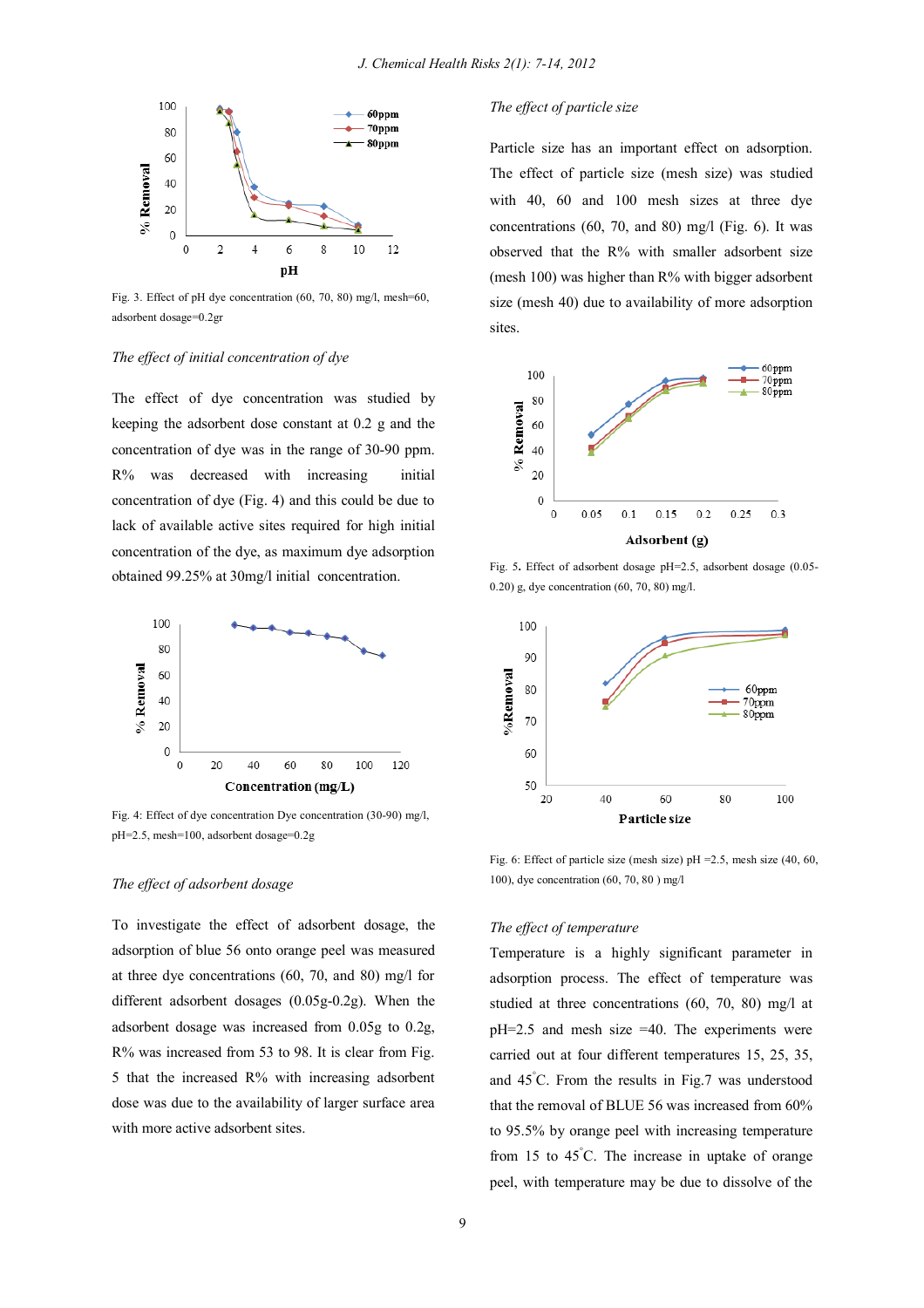adsorbing species, the change in pore size and enhanced rate of intra- particle diffusion of adsorbate. Thus, the adsorption process is an endothermic process.



Fig. 7. Effect of temperature pH=2.5, siz mesh=40, temperature (15, 25, 35, 45 °C)

#### *Isotherm data analysis*

The relationship between the amount of a substance adsorbed at constant temperature and its concentration in the equilibrium solution is called the adsorption isotherm. The adsorption isotherm is important from both a theoretical and a practical point of view. In order to optimize the design of an adsorption system to remove the dye, it is important to establish the most appropriate correlations of the equilibrium data of each system. Equilibrium isotherm equations are used to describe the experimental sorption data. The parameters obtained from the different models provide important information on the sorption mechanisms and the surface properties and affinities of the sorbent. The most widely accepted surface adsorption models for single solute systems are the Langmuir and Freundlich models. The correlation with the amount of adsorption and the liquid-phase concentration was tested with the Langmuir, Freundlich, Tempkin and Dubinin–Radushkevich (D–R) isotherm equations. The Linear regression is frequently used to determine the best isotherm, and the applicability of isotherm equations is compared by judging the correlation coefficients. Langmuir and Freundlich isotherm equations were tested in this work.

#### *Langmuir isotherm*

The theoretical Langmuir isotherm (Langmuir, 1916) is valid for sorption of a solute from a liquid solution as monolayer adsorption on a surface containing a finite number of identical sites. Langmuir isotherm model assumes uniform energies of adsorption on to the surface without transmigration of adsorbate in the plane of the surface (Dogan *et al.* 2000).Therefore, the Langmuir isotherm model was chosen for estimation of the maximum adsorption capacity corresponding to complete monolayer coverage on the sorbent surface. The Langmuir non-linear equation is commonly expressed as followed:

$$
C_e/q_e = 1/(Kq_m) + C_e/q_m
$$
 3.1

In Eq. (3.1), qe is the amount of dye adsorbed on the orange peel at equilibrium, Ce is the equilibrium concentration of dye solution,  $q_m$  is the maximum adsorption capacity and K is adsorption equilibrium constant (l/mg) that is related to the apparent energy of sorption. (Kinniburgh. 1986, Longhinott *et al.* 1998)The equilibrium isotherm for the adsorption of dye BLUE 56 on orange peel was determined with 0.2 gr orange peel and 25 ml of dye solution (50-90 mg/ l), (200 rpm) in a constant temperature at pH 2.5. Fig. 8 shows the langmuir isotherm of dye BLUE 56 using orange peel (qe versus Ce). A plot of Ce/qe versus Ce should indicate a straight line of slope  $1/q_m$  and an intercept of  $1/(Kq_m)$ . The values of  $q_m$  and k were determined slop and intercepts of the plots  $q_m$ , K,  $r^2$ (correlation coefficient for Langmuirisotherm), are given in Table 2.



Fig. 8. Langmuir isotherm plot of effect of initial dye concentration on adsorption of orange peel (adsorbent dosage=0.2gr, s=200 rpm)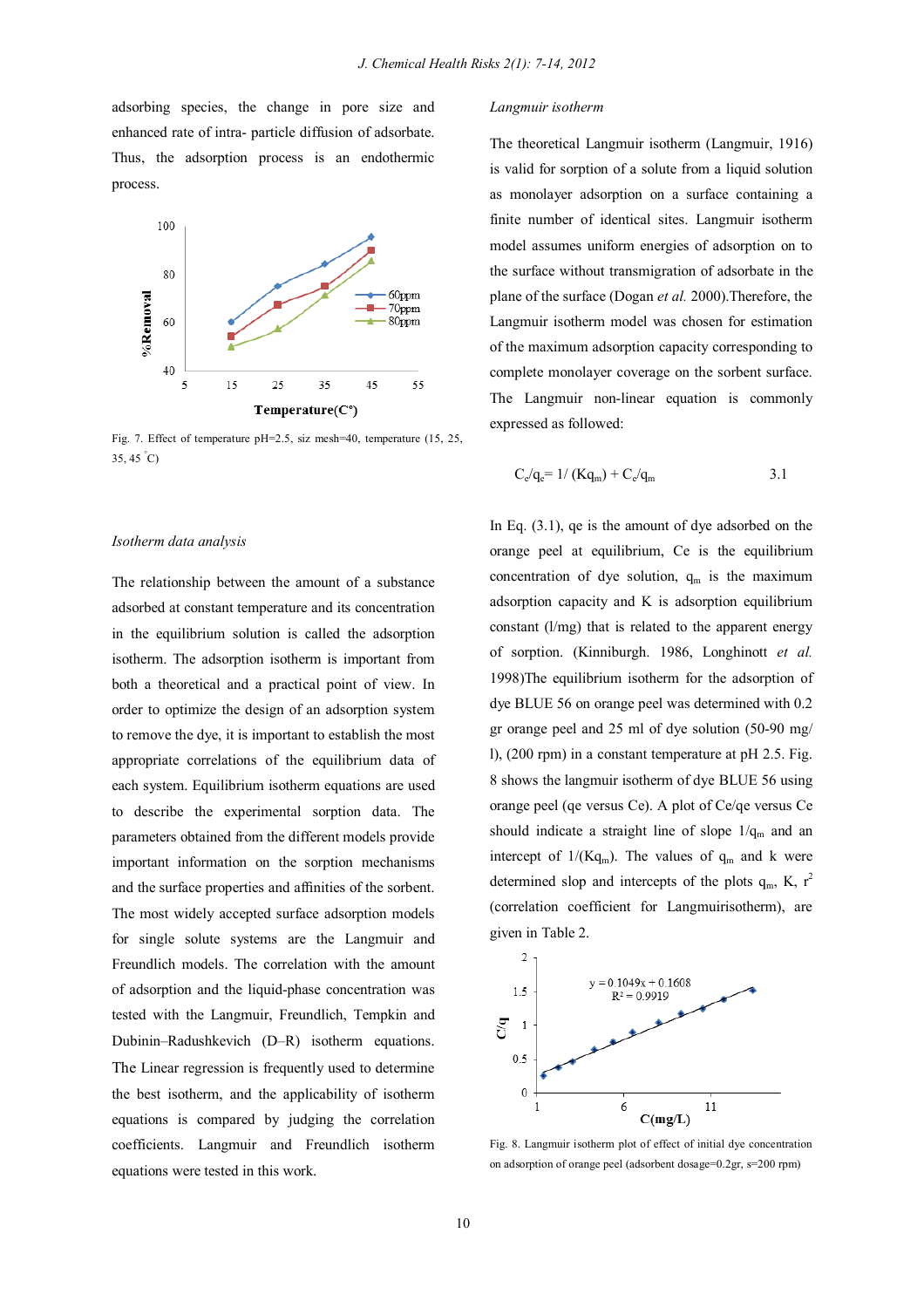## *The Freundlich isotherm*

The Freundlich isotherm model (Freundlich, 1906) is the earliest known equation describing the adsorption process. It is an empirical equation can be used for non-ideal sorption that involves heterogeneous sorption. The Freundlich isotherm can be derived assuming a log- arithmic decrease in the enthalpy of sorption with the increase in the fraction of occupied sites and is commonly given by the following

# $log q_e = log K_F + (1/n) log C_e 3.2$

Where  $K_f$  is a constant for the system related to the bonding energy.  $K_f$  can be defined as the adsorption or distribution coefficient and represents the quantity of dye adsorbed onto adsorbent for unit equilibrium concentration. 1/n is indicating the adsorption intensity of dye on to the sorbent or surface heterogeneity, becoming more heterogeneous as its value gets closer to zero. A value for 1/n below 1 indicates a normal Langmuir isotherm while 1/n above 1 is indicative of cooperative adsorption.

Table 2: Comparison of the coefficients isotherm parameters for B56 adsorption on to orange peel

| Isotherm model   |            |       |       |  |  |  |  |
|------------------|------------|-------|-------|--|--|--|--|
| Langmuir         | Freundlich |       |       |  |  |  |  |
| $Q_m (mgg^{-1})$ | 9.69       | 1/n   | 0.203 |  |  |  |  |
| $K_2(lmg^{-1})$  | 0.641      | Κŕ    | 2.02  |  |  |  |  |
| $\mathbf{R}^2$   | 0.991      | $R^2$ | 0.981 |  |  |  |  |

The applicability of the Freundlich sorption isotherm was also analyzed using the same set of experimental data, by plotting  $log(q_e)$  versus  $log(C)$ . The data obtained from linear Freundlich isotherm plot for the adsorption of the B56on to orange peel are presented in Table 2.



Fig. 9**:** Freundlich isotherm plot of effect of initial dye concentration on adsorption of orange peel. (Adsorbent dosage=0.2g, s=200rpm

#### *Adsorption kinetics*

Several steps can be used to examine the controlling mechanism of sorption process such as chemical reaction, diffusion control and mass transfer; kinetic models are used to test experimental data from the adsorption of B56 on to orange peel. The kinetics of B56 adsorption onto orange peel is required for selecting optimum operating conditions for the fullscale batch process. The kinetic parameters, which are helpful for the prediction of adsorption rate, give important information for designing and modeling the adsorption processes. Thus, the kinetics of B56 adsorption onto orange peel were analyzed using pseudo-first-order] (Lagergren, 1898), pseudo-secondorder (Ho *et al.* 2000) kinetic models. The conformity between experimental data and the model predicted values was expressed by the correlation coefficients  $(R<sup>2</sup>$ , values close or equal to 1). The relatively higher value is the more applicable model to the kinetics of B56 adsorption onto orange peel.

### *Pseudo-first-order equation*

The adsorption kinetic data were described by the Lager- gren pseudo-first-order model (Lagergren, 1898), which is the earliest known equation describing the adsorption rate based on the adsorption capacity. The differential equation is generally expressed a follows:

$$
\log(q_e - q_t) = \log q_e - \frac{k_1}{2.303}t
$$

Where  $q_e$  and  $q_t$  are the adsorption capacities at equilibrium and at time t, respectively  $(mgg^{-1})$ ,  $k_1$  is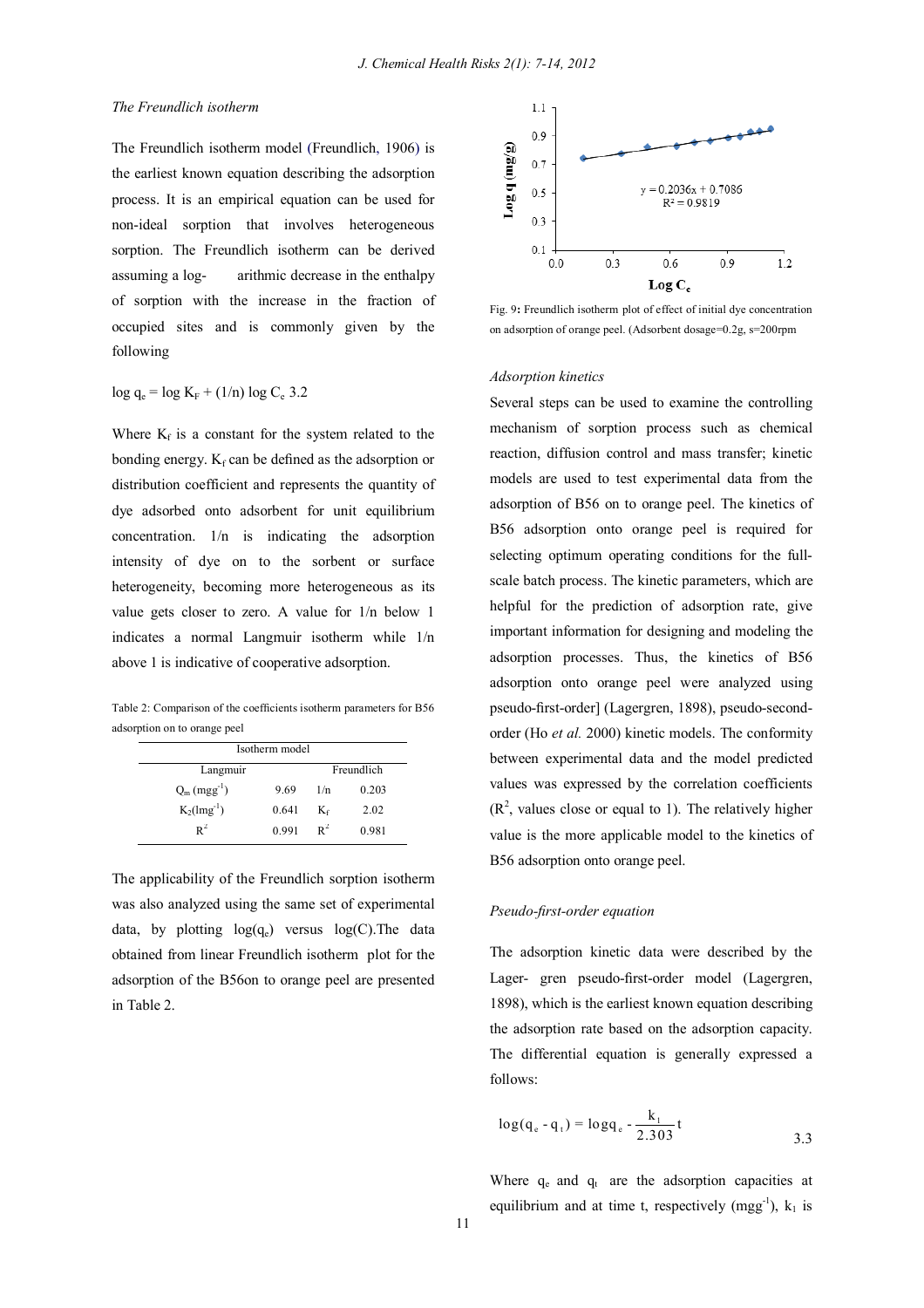the rate constant of Pseudo-first-orde adsorption (Lmin-1 ). In order to obtain the rate constants, the values of log  $(q_e - q_t)$  were linearly correlated by plot of log  $(q - q_t)$  versus (t) to give a linear relationship from which  $k_1$  and predicted (q) can be determined from the slope and intercept of the plot, respectively (Fig.10). The variation in rate should be proportional to the first power of concentration for strict surface adsorption. However, the relationship between initial solute concentration and rate of adsorption will not be linear when pore diffusion limits the adsorption process. Thus, the model represents the initial stages where rapid adsorption occurs well but cannot be applied for the entire adsorption process. Furthermore, the experimental  $q_e$  values do not agree with the calculated ones, obtained from the linear plots and the correlation coefficient  $R^2$  are relatively low for most adsorption data (Table 3). This shows that the adsorption of B56 on to orange peel cannot be applied and the reaction mechanism is not a first-order reaction.



Fig. 10: Pseudo-first-order kinetics for B56 adsorption on to orange peel .Conditions: adsorbent dosage 0.3( g/L)

Table 3: Parameters of the first –order adsorption kinetics

| dye    | First-order kinetic model |       |       |  |  |
|--------|---------------------------|-------|-------|--|--|
| Blue56 | $q_e$                     | K1    |       |  |  |
|        | 1.72                      | 0.216 | 0.954 |  |  |

### *Pseudo-second-order equation*

The adsorption kinetic may be described by the pseudo-second- order model (Ho *et al.* 2000). The differential equation is generally given as follows:

$$
\frac{t}{q_t} = \frac{1}{k_2 q_e^2} + \frac{1}{q_t} t
$$

Where,  $K_2$  (g (mg min<sup>-1</sup>)) is the second-order rate constant of adsorption. If the second-order kinetics is applicable, then the plot of  $(t/q)$  versus (t) should show a linear relationship. Values of  $(k_2)$  and equilibrium adsorption capacity (q) were calculated from the intercept and slope of the plots of  $(vq)$ versus( t) (Fig.11) The correlation coefficients for the second-order kinetic model are greater than 0.993, which led to believe that the pseudo-second-order kinetic model provided good correlation for the biosorption of different initial of B56 on to orange peel.



Fig. 11. Plot of the pseudo-second - order model at 80 ppm B56, orange peel 0.3(g/L)

| Table 4: Parameters of the second –order adsorption kinetics |     |                            |  |  |
|--------------------------------------------------------------|-----|----------------------------|--|--|
|                                                              | dve | Second-order kinetic model |  |  |

#### $R_2^2$  $B$ lue56  $q_e$  K<sub>2</sub> 6.618 .254 .999

### *The effect of solution volume*

The effect of solution volume was studied by keeping the concentration dye constant at 70 mg/l and the volume solution was in the range of 25-1000 ml. Fig. 8 shows that R% decreased with increasing volume



Fig. 11. Effect of solution volume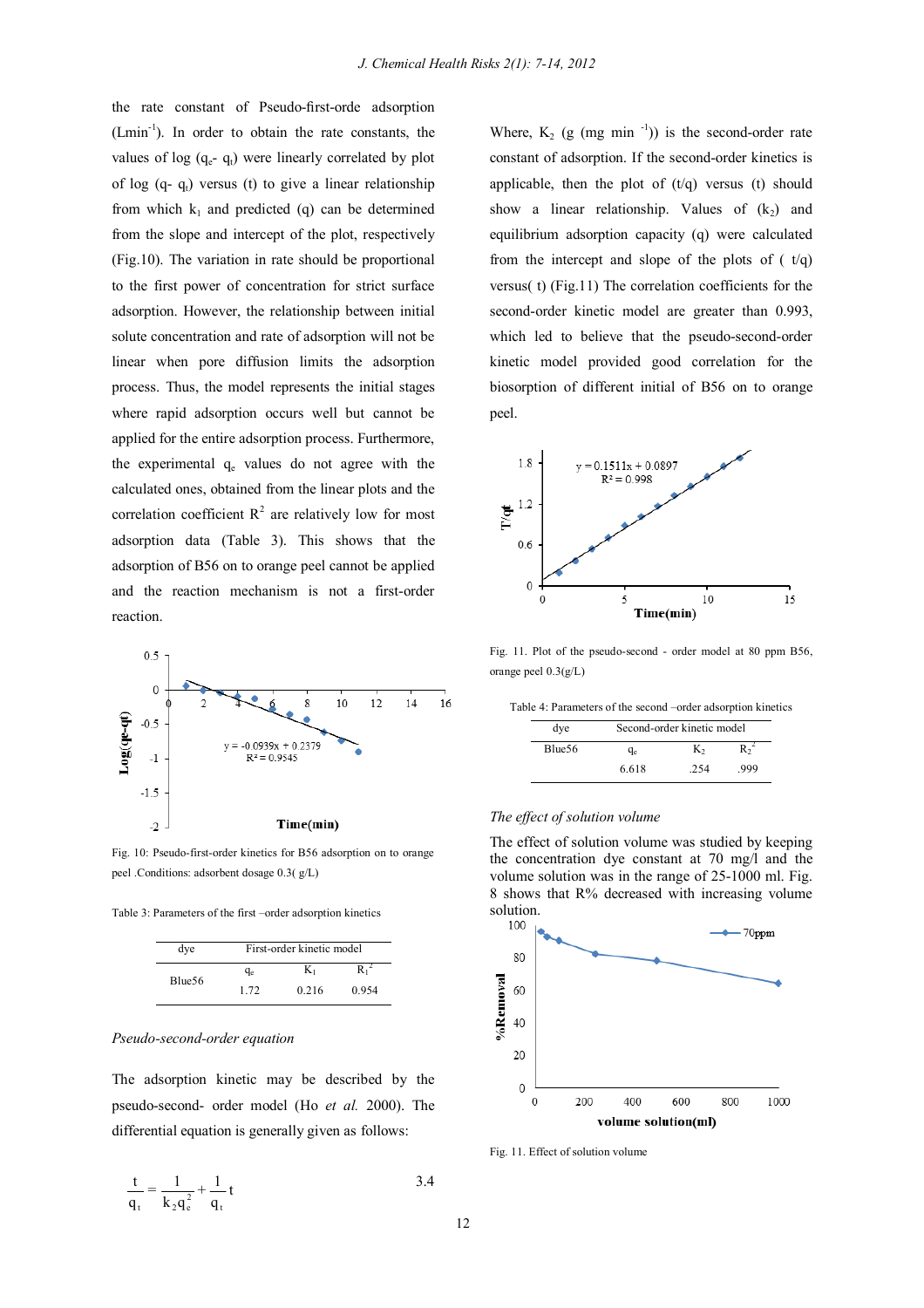## **CONCLUSION**

The experimental results include:

1. The effect of pH was studied at different pH (2-10) for different dye concentrations  $(60, 70, 80$ mg/l) and constant orange peel dosage of 150 mg. The maximum dye adsorption was obtained 96.76% at pH 2.5.

2. The effect of dye concentration was studied by keeping the adsorbent dose constant at 200 mg and the concentration of dye was in the range of( 30- 90ppm)maximum dye adsorption was obtained 99.25% at (30 mg/l) initial concentration.

 3. To investigate the effect of adsorbent dosage, the adsorption of BLUE 56 onto orange peel was measured at three dye concentrations (60,70,80) mg/l for different adsorbent dosage(0.05-0.2) g. More dye adsorption was obtained by more adsorbent dosage. 4.The effect of particle size (mesh size) was measured at three dye concentrations (60,70,80) mg/l for different mesh sizes (40,60,100). More dye adsorption was obtained by smaller adsorbent size.

5. The effect of temperature was studied with three concentrations  $(60, 70, 80)$  mg/l at pH=2.5 and size mesh=40. More dye adsorption was obtained at higher temperature.

6. The effect of solution volume was studied by keeping the concentration dye constant at 70 mg/l and different solution volumes of 25-1000ml. The results indicate that R% was decreased with increasing solution volume of dye.

7. Langmuir isotherm was plotted. Maximum adsorption capacity  $(q_m)$  was obtained 9.69 mg/g,  $R^2=0.988, K=0.641.$ 

8. The kinetic data indicate that the adsorption kinetics followed the pseudo- second-order rate with intra-particle diffusion as one of the rate determining steps.

# **RERERENCES**

Asfour. H. M., M. M. Nasser, O. A. Fadali and M. S. El-Geundi, 1985. Colour removal from textile effuents using hardwood sawdust as anadsorbent. J. Technol. Biotechnol. (1985) 35: 28-34.

- Deo N. and M. Ali, Dye adsorption by a new low cost material congo red-1. Indian J. Environ. Prot.  $(1993)$  13: 496  $\pm$ 508.
- Dogan. M., M. Alkan and Y. Onganer, Adsorption of methylene blue from aqueous solution onto perlite,Water Air Soil Pollut. 120 (2000) 229–249.
- Freundlich H. M. F., Uber die adsorption in Iosungen, Z. Phys. Chem. (Leipzig) 57A (1906) 385–470.
- Gupta G. S., G. Prasad and V. N. Singh, Removal of chrome dye from aqueous solutions by mixed adsorbents:fly ash and coal. Water Reseach (1990) 29:45±50.
- Ho Y.S., G. McKay, D. A. J. Wase and C. F. Foster, Study of the sorption of divalent metal ions on to peat, Adsorp. Sci. Technol. 18 (2000) 639–650
- Kinniburgh D. G., General purpose adsorption isotherms, Environ. Sci. Technol. 20 (1986) 895– 904.
- Lagergren S., Zur theorie der sogenannten adsorption geloster stoffe Kungliga Svenska Vetenskapsaka demiens , Handlingar 24 (1898) 1–39.
- Langmuir I., The constitution and fundamental properties of solids and liquids, J. Am. Chem. Soc. 38 (1916) 2221–2295.
- Longhinott E., F. Pozza, L. Furlan, M. D. N. D. Sanchez, M. Klug, M. C. M. Laranjeira and V. T. Favere, Adsorption of anionic dyes on the biopolymer chitin, J. Brazil. Chem.Soc. 9 (1998) 435–440.